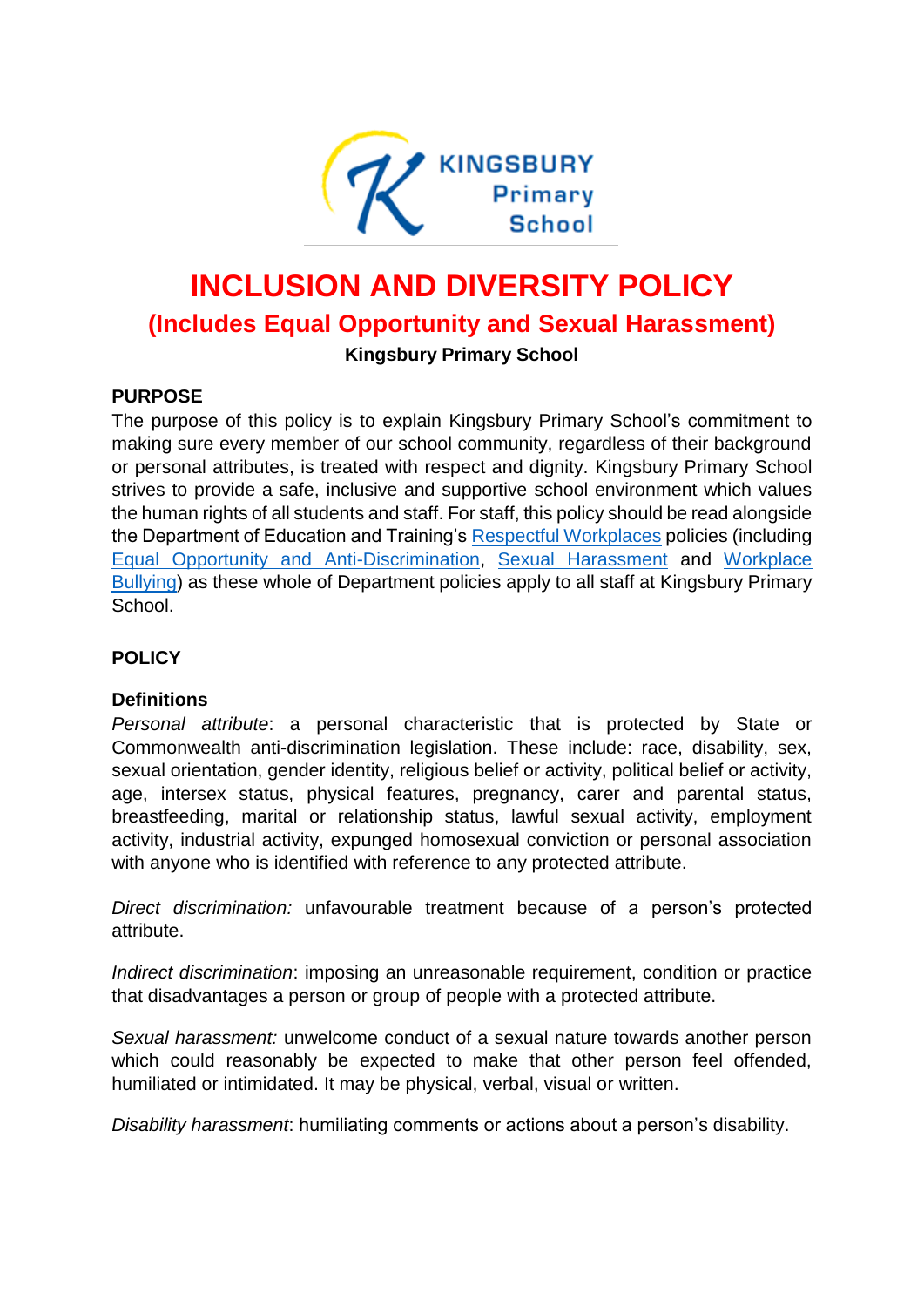*Vilification*: conduct that incites hatred towards or revulsion or severe ridicule of a person or group of people on the basis of their race or religion.

*Victimisation*: subjecting a person or threatening to subject them to detrimental treatment because they (or their associate) has made an allegation of discrimination or harassment on the basis of a protected attribute (or asserted their rights under relevant policies or law).

#### **Inclusion and diversity**

Kingsbury Primary School has 30 different nationalities represented in the student cohort. All students are welcomed, accepted and treated equitably and with respect regardless of their backgrounds or personal attributes such as race, language, religious beliefs, gender identity, disability or sexual orientation so that they can participate, achieve and thrive at school.

Kingsbury Primary School acknowledges and celebrates the diversity of backgrounds and experiences in our school community and we will not tolerate behaviours, language or practices that label, stereotype or demean others. At Kingsbury Primary School we value the human rights of every student and we take our obligations under anti-discrimination laws and the Charter of Human Rights and Responsibilities seriously.

Kingsbury Primary School will:

- Actively nurture and promote a culture where everyone is treated with respect and dignity
- ensure that students are not discriminated against (directly or indirectly) and where necessary, are reasonably accommodated to participate in their education and school activities e.g. schools sports, concerts, camps, incursions and excursions on the same basis as their peers
- acknowledge and respond to the diverse needs, identities and strengths of all students
- encourage empathy and fairness towards others
- challenge stereotypes that promote prejudicial and biased behaviours and practices
- contribute to positive learning, engagement and wellbeing outcomes for students
- respond to complaints and allegations appropriately and ensure that students are not victimised.

Kingsbury Primary School actively promotes and supports diversity through all programs that we implement. This includes our curriculum, whole school events such as our Concert, Art Show and Harmony Day. We promote excursions that incorporate our indigenous culture and provide opportunity to learn about the world we live in such as the Islamic Museum. Through our school newsletter we share knowledge of the special days of other cultures such as Ramadan.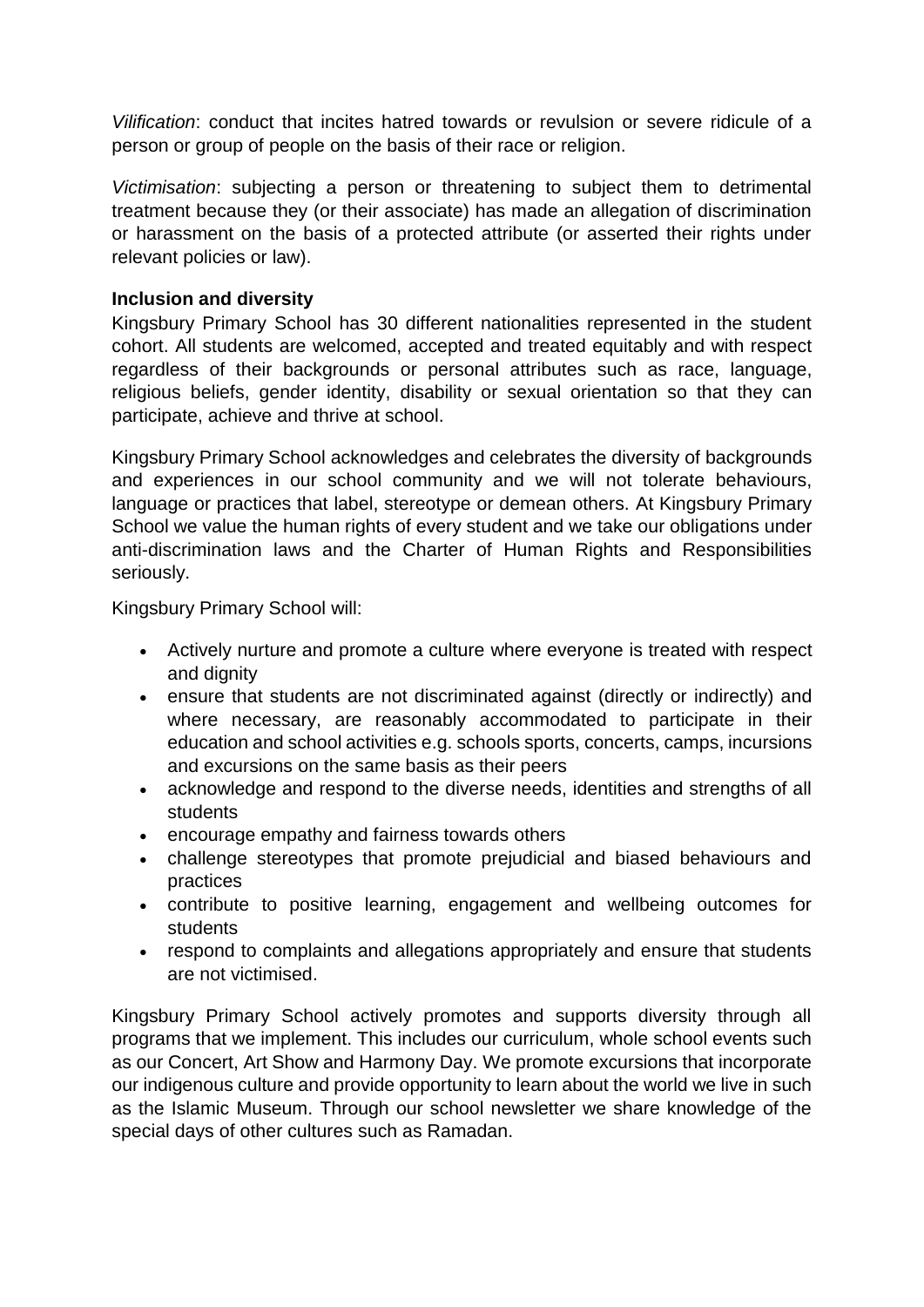Bullying, unlawful discrimination, harassment, vilification and other forms of inappropriate behaviour targeting individuals or groups because of their personal attributes will not be tolerated at Kingsbury Primary School. We will take appropriate measures, consistent with our Student Wellbeing and Engagement and Bullying policies to respond to students who demonstrate these behaviours at our school.

Students who may have experienced or witnessed this type of behaviour are encouraged to speak up and to let their teachers, parents or carers know about those behaviours to ensure that inappropriate behaviour can be addressed.

## **Reasonable adjustments for students with disabilities**

Kingsbury Primary School also understands that it has a legal obligation to make reasonable adjustments to accommodate students with disabilities. A reasonable adjustment is a measure or action taken to assist students with disabilities to participate in their education on the same basis as their peers. Reasonable adjustments will be made for students with disabilities in consultation with the student, their parents or carers, their teachers and if appropriate, their treating practitioners. Our school may consult through Student Support Group processes and in other less formal ways. For more information about support available for students with disabilities, and communicating with us in relation to a student's disability, please refer to our school's documents e.g.: Student Wellbeing and Engagement Policy or contact the Principal for further information.

## **RELATED POLICIES AND RESOURCES**

Student Wellbeing and Engagement, Statement of Values and Bullying Prevention policies, Child Safe Documents that are available at [www.kingsburyps.vic.edu.au](http://www.kingsburyps.vic.edu.au/)

For staff, please see the Department's [Equal Opportunity and Anti-Discrimination](https://www.education.vic.gov.au/hrweb/divequity/Pages/default_eeo.aspx)  [Policy,](https://www.education.vic.gov.au/hrweb/divequity/Pages/default_eeo.aspx) [Sexual Harassment Policy](https://www.education.vic.gov.au/hrweb/divequity/Pages/SexualHarassment.aspx) and [Workplace Bullying Policy,](https://www.education.vic.gov.au/hrweb/safetyhw/Pages/workplacebullying.aspx) which apply to all staff working at our school.

Other relevant Department policies and resources on the School Policy and Advisory Guide are:

- o [Inclusive Education](http://www.education.vic.gov.au/school/principals/spag/participation/Pages/studentswithdisability.aspx)
- o Koorie [Education](http://www.education.vic.gov.au/school/principals/spag/curriculum/Pages/koorie.aspx)
- o [Teaching Aboriginal and Torres Strait](http://www.education.vic.gov.au/school/teachers/teachingresources/multicultural/Pages/koorieculture.aspx) Islander Culture
- o [Safe Schools](http://www.education.vic.gov.au/about/programs/health/Pages/safe-schools-coalition.aspx?Redirect=1#link8)
- o [Supports and Services](http://www.education.vic.gov.au/school/parents/needs/Pages/supportservices.aspx)
- o [Program for Students with Disabilities](http://www.education.vic.gov.au/school/teachers/learningneeds/Pages/psdhandbook.aspx)